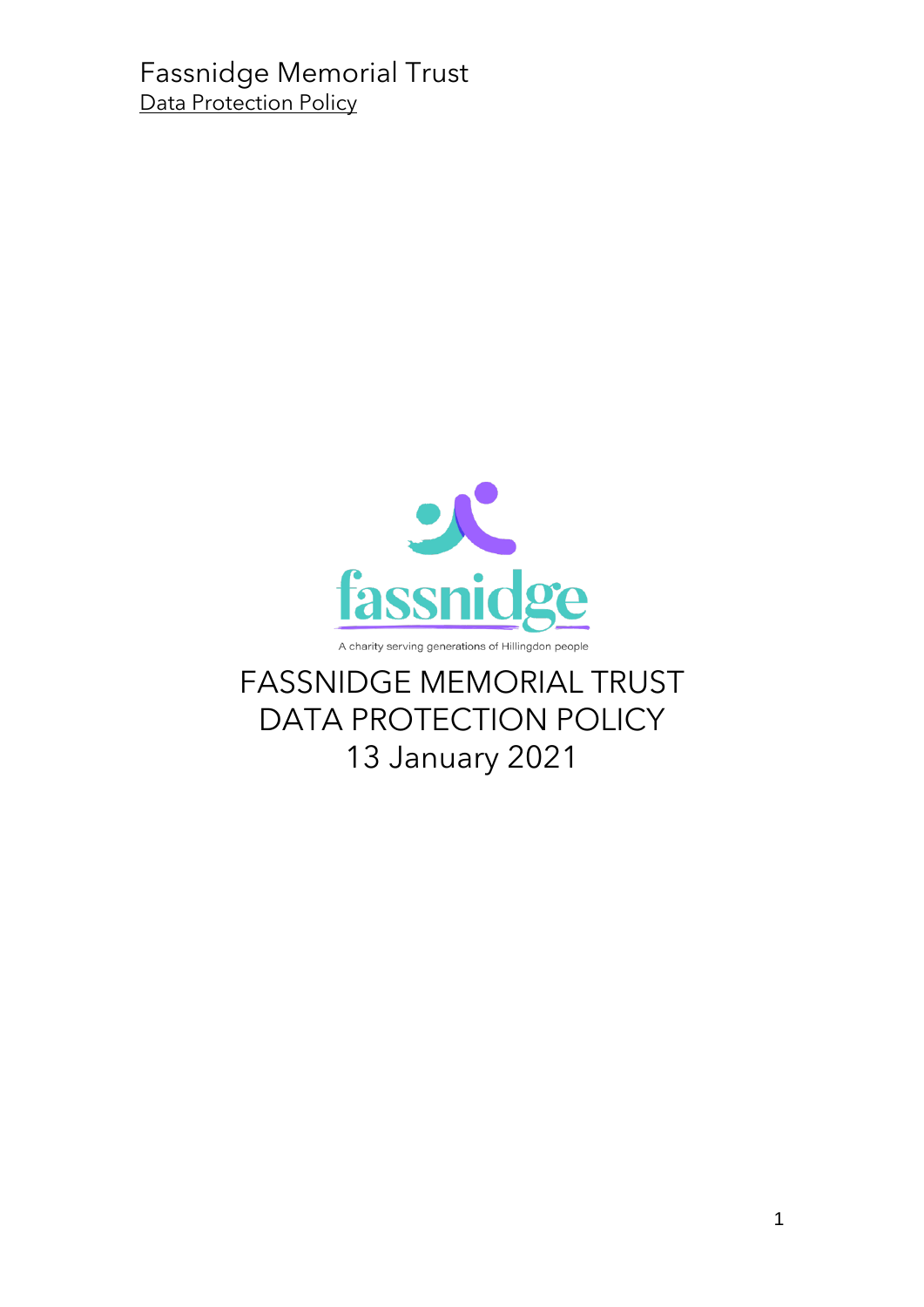#### **Contents**

| 3. Registration with the Information Commissioner's Officer 3 |  |
|---------------------------------------------------------------|--|
|                                                               |  |
|                                                               |  |
|                                                               |  |
|                                                               |  |
|                                                               |  |
|                                                               |  |
|                                                               |  |
|                                                               |  |
|                                                               |  |

#### <span id="page-1-0"></span>**1. Introduction**

The Fassnidge Memorial Trust (the Charity) is a registered Charity set up with a bequest from the Fassnidge Family and exists to provide financial assistance to poor and deprived people in the Hillingdon area. This includes awarding grants to individuals or organisations in need, resident in the London Borough of Hillingdon, and supplying Christmas Hampers.

This Policy covers how the Charity acts to protect personal data and how the Charity complies with the requirements of the EU General Data Protection Regulation as adopted in UK law and as enacted in the UK by the Data Protection Act 2018 (hereafter referred to in this document as "GDPR"). It also covers the Policy for use of CCTV. The Policy will be updated and approved by the Trustees annually. This Policy was last approved by the Trustees on 11 March 2020.

Although not required due to the nature of the Charity the Trustees have appointed one of the Trustees, Peter Curling, as data protection officer (DPO). The DPO is responsible for reviewing and recommending the Charity's Policy for data protection to the Trustees, for monitoring the Charity's compliance with GDPR and for reporting any data breaches. The Trustees are responsible for ensuring the Charity complies with GDPR, for annual approval of the Policy and for ensuring compliance with the Policy. The Trustees, their Advisors<sup>1</sup> and Employees<sup>2</sup> understand their responsibilities with regards to data protection as set out in this Policy. The DPO and the Accountant have provided detailed briefings at the regular Trustee meetings covering data protection and this will be repeated on an annual basis at the time of refresh of this Policy. Employees will be given training on commencement of their employment and annually thereafter.

<sup>1</sup> Advisors as referred to in this Policy means the Charity's Legal Advisor Frazine Johnson and the Charity's Accountant Fiona Morgan. No other Advisors of the Charity have access to any personal data.

<sup>2</sup> Employees means employees of the Charity either directly employed by the Charity or on a self-employed basis.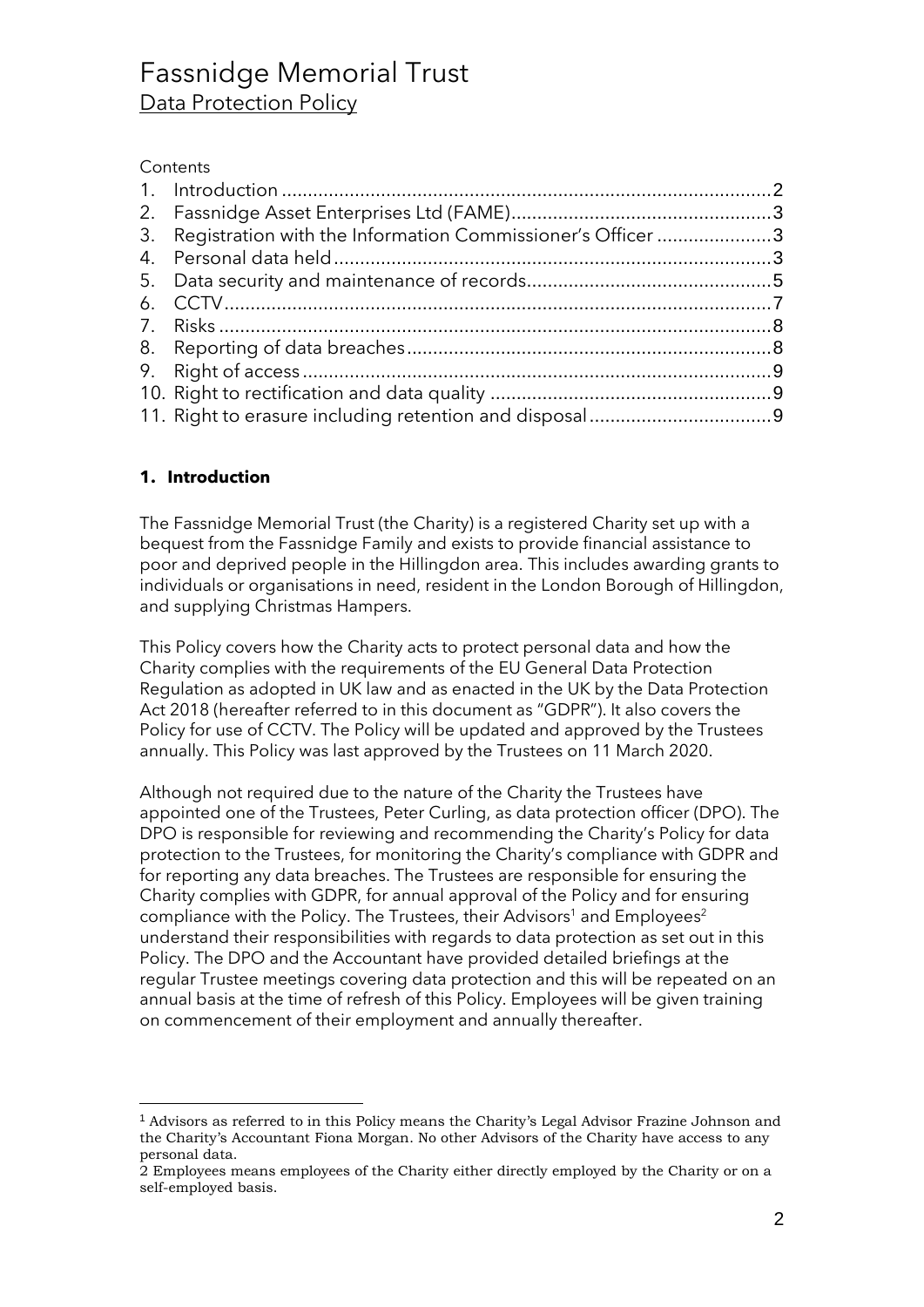This policy will be circulated to all Trustees, and to Advisors and Employees with access to personal data. It should be read in conjunction with the relevant provisions of the Staff Handbook Policy.

#### <span id="page-2-0"></span>**2. Fassnidge Asset Enterprises Ltd (FAME)**

FAME is a dormant company set up by the Charity in the event that a company was required in the future. FAME has not been used and has remained inactive since inception. As such the Accountant has notified the ICO that registration of FAME for data protection purposes is not required and this notification will be refreshed annually. In the event that FAME is used in the future this status will be reviewed.

#### <span id="page-2-1"></span>**3. Registration with the Information Commissioner's Officer**

The Charity registered with the Information Commissioner's Office (ICO) for the purposes of GDPR in October 2018 and will continue to refresh its registration annually. This is the responsibility of the Accountant to the Charity who will confirm completion to the Trustees as part of the Policy refresh.

The Charity's registration number with the ICO is ZA466500.

#### <span id="page-2-2"></span>**4. Personal data held**

An information audit has been completed by the Charity to identify personal data held, where it originates from and the purpose for which the Charity holds that data.

The Charity holds personal data on individuals and organisations necessary for the Charity to comply with the requirements of:

- 1) the Charities Commission;
- 2) any government or other legal requirement;
- 3) the Charity's own governing documents;
- 4) production of the audited financial report and accounts including information requested or likely to be requested by the Charity's Auditors; and
- 5) information required to allow the Charity to fulfil its objectives of providing financial assistance to poor and deprived people in the Hillingdon area.

The personal data held by the Charity is not shared with anyone or any organisations other the Trustees, the Advisors, the Employees or the Charity's Auditors for the purposes of the annual audit or independent examination of the financial report and accounts.

The Charity's Auditors are expected to safeguard the information supplied to them for the purposes of the audit of the financial report and accounts in accordance with their own data protection policy and duty of confidentiality. A copy of this Policy is supplied to the Charity's Auditors.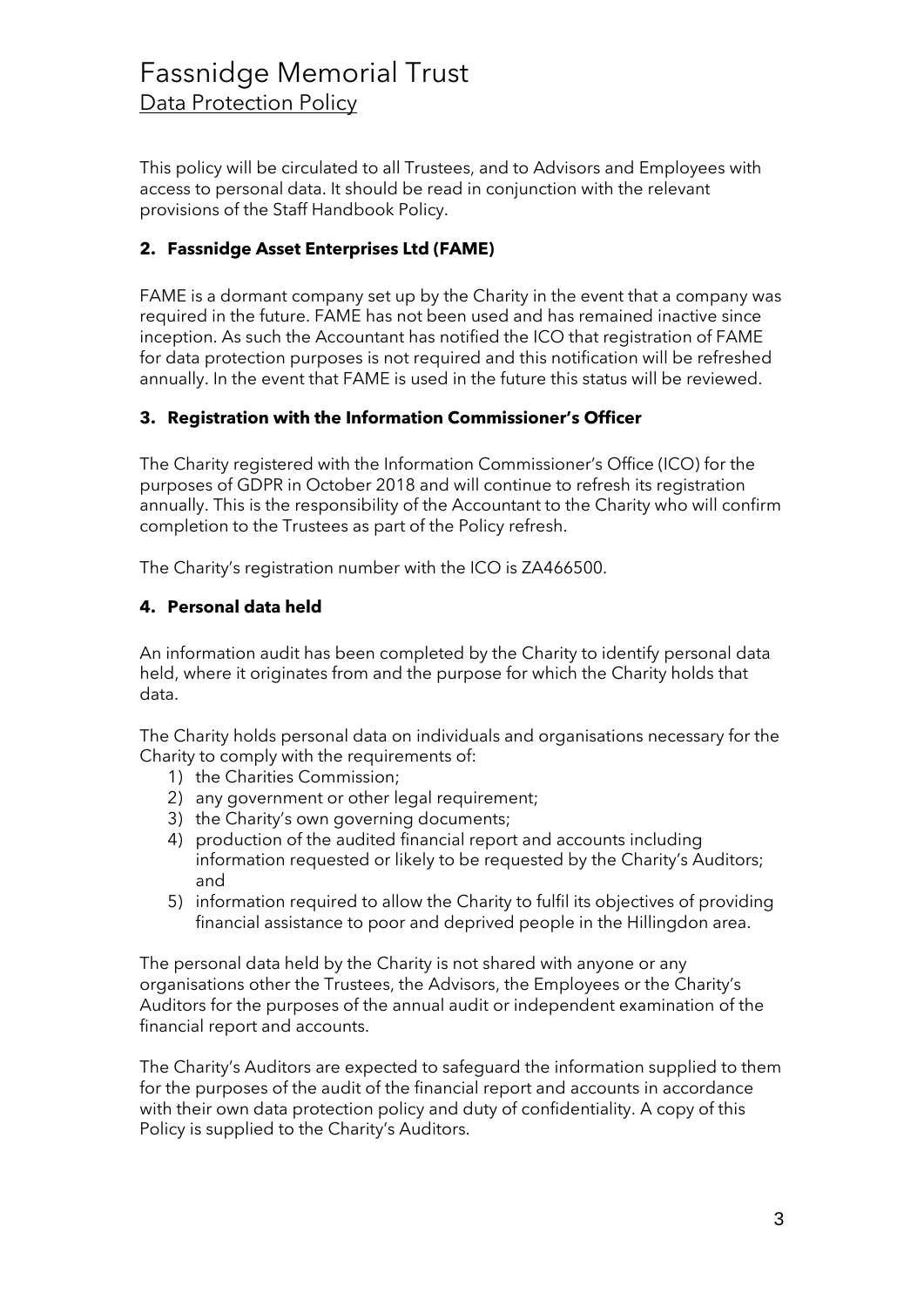The Charity holds the following types of personal data:

#### **4.1 Trustees, Advisors and Employees**

Certain personal information is held including names, addresses, emails and other data. The Trustees and Advisors confirm by their approval of this policy their consent for the Charity to hold this information. Employees will be requested to confirm their consent. As stated above this policy should be read in conjunction with the Staff Handbook Policy.

#### **4.2. Grant information**

In accordance with the Charity's Policy for Grants, organisations applying for grants on behalf of individuals are required to supply the Charity with various personal data on those individuals. This information includes but is not limited to the following:

Name Age Address Employment status Income Benefits received Housing status Health conditions Other data as required

The information above is required to allow the Trustees to properly assess the grant applications to determine the extent to which approving or partially approving the grant would be within the terms of the governing document of the Charity and, also how the application compares with other applications received, to ensure maximisation of the available resources of the Charity.

In addition the Charity's Policy for Grants states that individuals are not eligible to receive more than one grant in total from the Charity and therefore a register is maintained of applicant name, address and details of any grant awarded to ensure that grants are not awarded to any applicant that has received a grant in the past irrespective of the time period that has elapsed since the previous grant. As the Charity by its governing documents will continue in perpetuity this information will be held in perpetuity.

The grant application form required to be completed for all grant applications contains guidance notes on the Charity's maintenance of personal data and the reasons why this data is kept and notes that the applicant and the organisation applying for the grant consent to the Charity holding the information necessary.

### **4.3 76 High Street Northwood & the Uxbridge Community Hall**

The Charity owns the freehold of a property – 76 High Street Northwood containing a community hall, the Kate Fassnidge Community Hall Northwood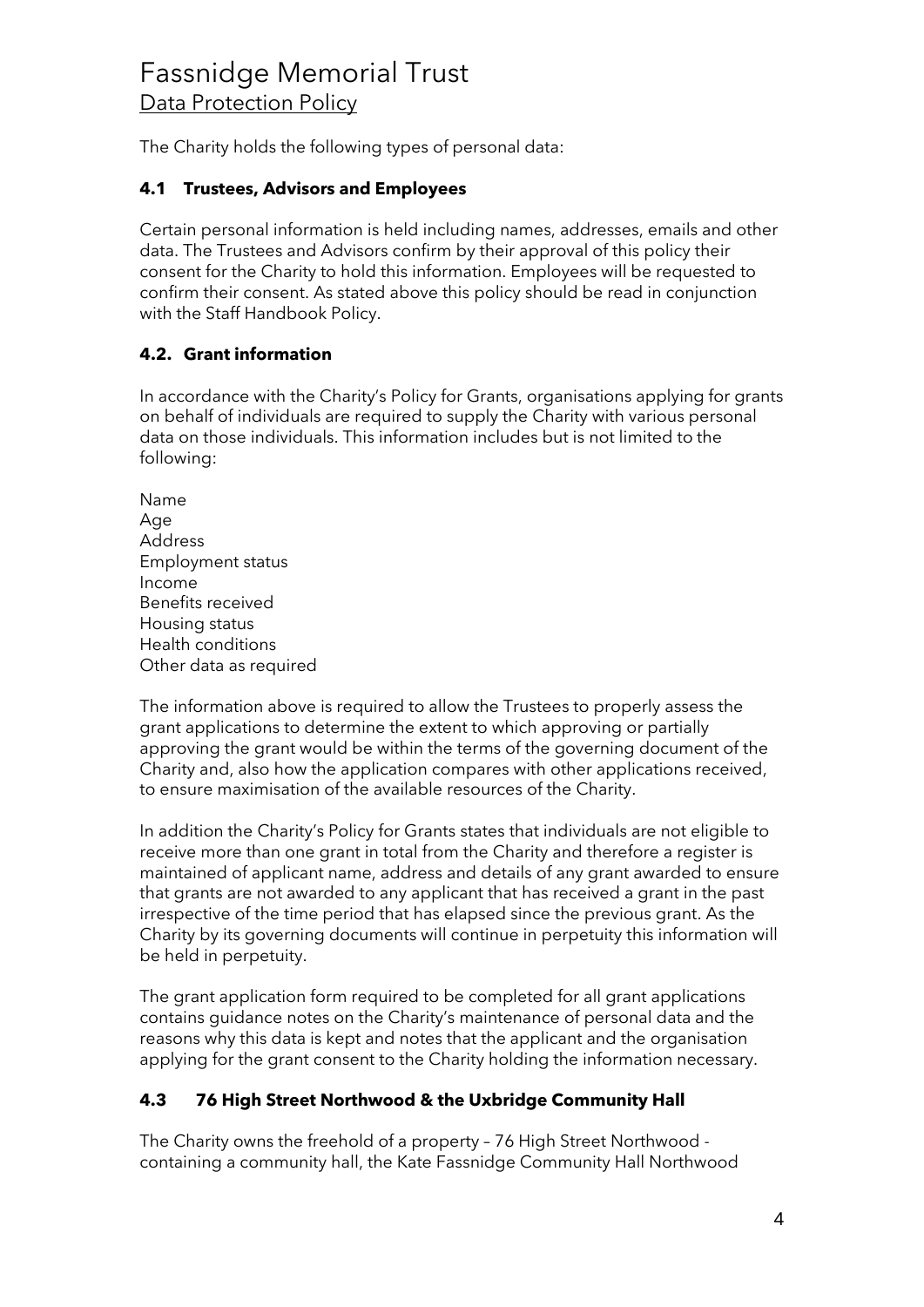(KFCH Northwood) and 8 flats. The Charity also owns the leasehold of the Kate Fassnidge Community Hall Uxbridge (KFCH Uxbridge).

The Charity hire out the KFCH Northwood and the KFCH Uxbridge to the local community including to individuals. Personal data is kept to a minimum comprising name, address, email if applicable and bank account details to allow refund of deposit. This information is supplied by the person hiring the hall on the relevant Hall booking form. The Hall booking form includes notes on the Charity's maintenance of this data and notes that the person hiring the Hall consents to the Charity holding this information.

Where issues have arisen resulting from the hire such as non-payment of hire fee, issues with the condition of the Hall after the hire, or damage done then a record will be kept so that decisions as to any future hire can be made with the relevant information known.

The leasehold owners of the 8 flats pay ground rent to the Charity on an annual basis. The Charity maintains a register containing the names, addresses and emails of the owners to allow invoices for the ground rent due to be sent. This information is maintained by the Accountant. The Legal Advisor, who is separately registered with the ICO, also holds the leases and other information relating to the flat owners. The Employees and Trustees also have access to this information where required to ensure payment of ground rent or proper maintenance of the property.

#### **4.4 Other activities of the Charity**

The other activities of the Charity do not involve the Charity holding any personal data other than email addresses for key contacts who work with the Charity in various capacities.

Christmas hampers are supplied only to organisations who distribute them to individuals of their own choice. The Charity is not informed of the identity of the individuals who receive the hampers. The Charity does receive letters of thanks or photographs from some recipients on an unsolicited basis. Where this is the case letters of thanks received will be communicated to the Trustees before being destroyed. Photographs may be used on the Charity's website where permission is received from the individual(s) but no names are disclosed or maintained.

The Charity rents property to Trinity Homeless Projects who sublet to formerly homeless individuals. The Charity is not advised of the identity of the individuals living in the property.

#### <span id="page-4-0"></span>**5. Data security and maintenance of records**

Data is held mainly by the Charity's Legal Advisor, Accountant and Employees in both electronic and hard copy format. The remaining Trustees have access to personal data only as far as is required for the purposes specified in section 3 above.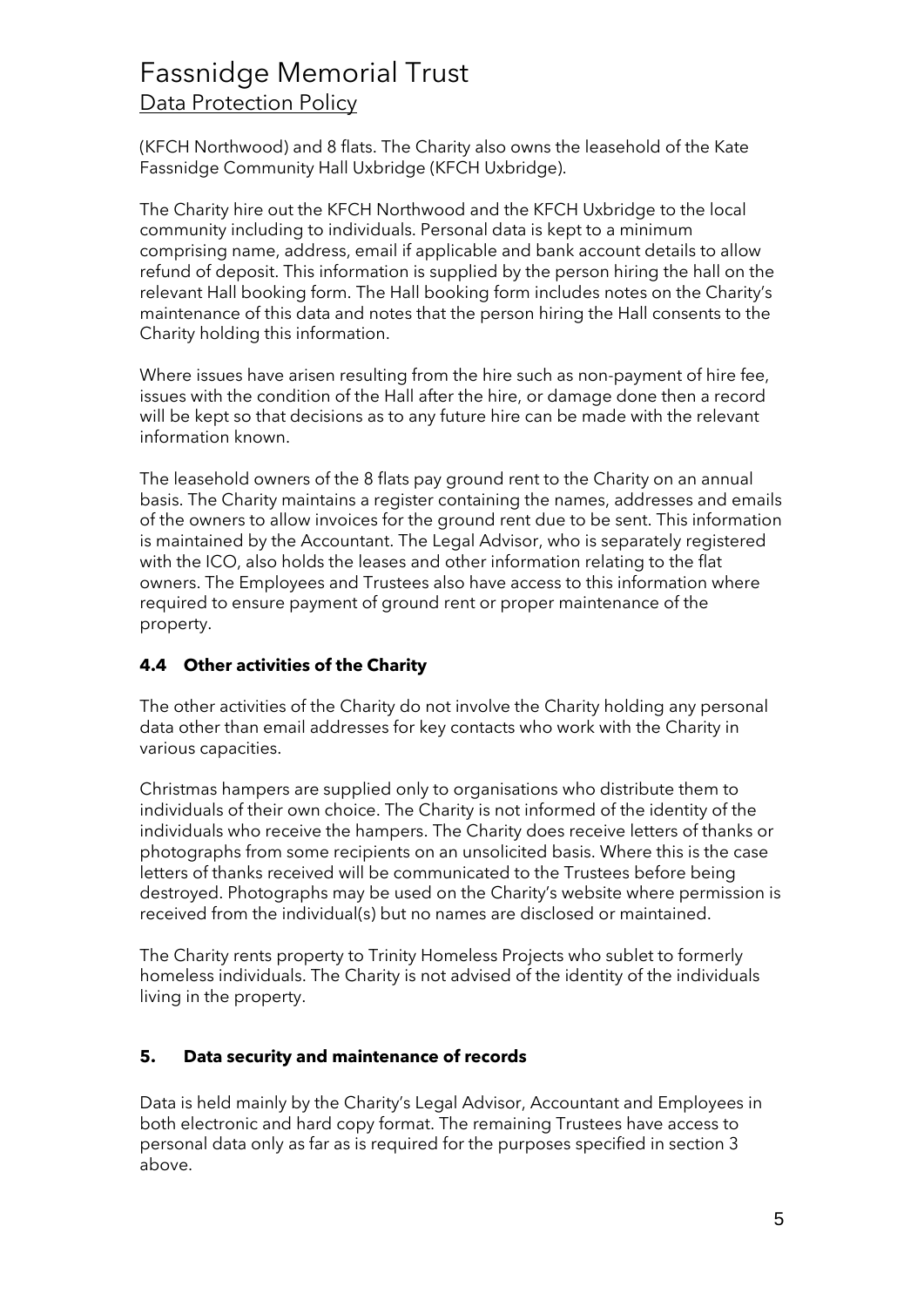#### **5.1 Trustees and Advisors**

The data and records relating to meetings are held securely by the Legal Advisor for 7 years after which it is destroyed. The Minutes of the Trustees' meetings and policies etc along with all documents of an official nature necessary for running the Charity are maintained indefinitely in a secure cabinet. The Accountant and Administrator(s) also maintain records only as required for the performance of their roles.

### **5.2 Grant applications**

Grant applications are usually sent to the Employees acting as Administrator(s) via email using the administrator email address set up by the Charity. Access to the administrator email is restricted to the Administrator, and certain Trustees as necessary.

The Charity's Policy for Grants which forms part of the application form for grants clearly states that all grant applications sent must be either password protected or encrypted and no mention of the applicant name or other applicant details should be made in the body or title of the email. Whilst encryption is preferred password protection is also permitted given the voluntary nature of some of the organisations requesting grants on behalf of individuals. Where password protection is used the password must be notified via email on a separate email to the application. Use of encryption or password protection is the responsibility of the applicant organisation and the Charity is not responsible for ensuring this.

Once the application is received the Administrator will acknowledge receipt and allocate a code number to the application which should be used in all further correspondence concerning the application.

A soft copy of each grant application and other relevant information is kept by the Charity's Administrator(s) on a Charity supplied computer. Maintenance of these records are required to ensure grants are settled and for audit purposes.

A register of grants, together with details of orders placed are maintained, in spreadsheet format, for each year by the Administrator(s) and the Accountant. All versions of the spreadsheet are password protected and are stored on the Charity's network only.

Where grants require the purchase of items from Argos or AO or other supplier organisations, the name, address and phone number of the person receiving the grant are supplied to the supplier organisations to enable goods ordered to be delivered. Details of orders and addresses will be held by the supplier organisation and security of these records are the responsibility of the supplier organisation.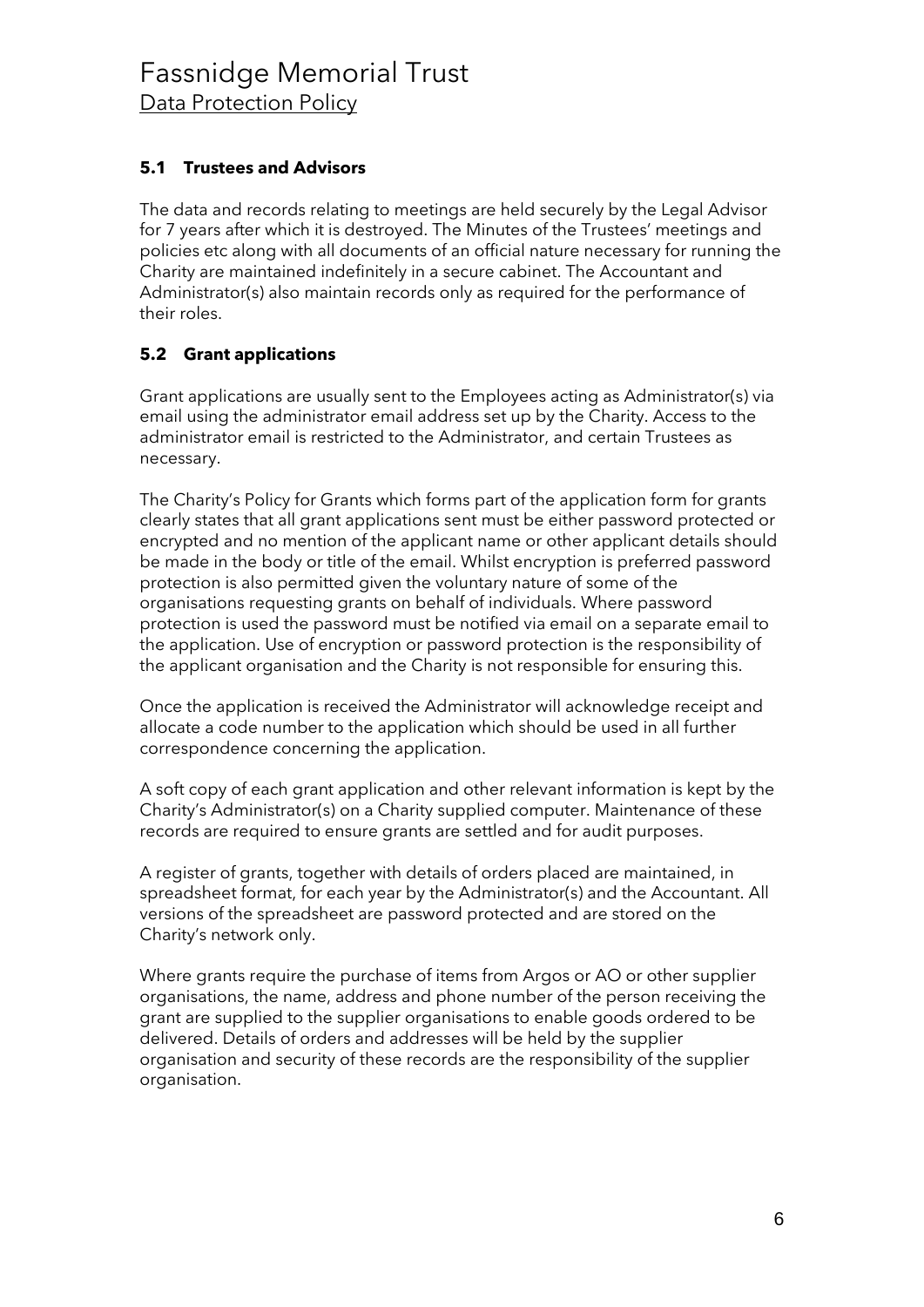### **5.3 KFCH Northwood and KFCH Uxbridge**

The booking forms for hiring of the Halls includes a provision requiring the person hiring to give explicit permission for the personal data supplied to be used in order to process the application and for the information to be kept for the purposes of the audit of the financial statements of the Charity. The booking form also requires the person hiring to allow maintenance of the records for a longer period in the event of any issues during the hire.

Booking forms are managed by the Administrator(s), together with any Employee acting as a Hall caretaker, and are kept in hard or soft copy depending on how they are received from the person requesting the Hire.

Only where there are issues with the Hire are names and addresses kept after the completion of the audit of the financial statements for the year of the hire and settlement of any hire fee or deposit refunds.

Certain individuals/organisations hire the Halls on a regular basis. Where this is the case invoices are usually sent via email with details of hire charges due. Invoices are held by the Administrator(s) and/or the Accountant electronically on the Charity's network.

Details of the leaseholders for the purposes of ground rent invoices are held by the Accountant electronically in the same location as the grants register and are subject to the controls described above. Invoices are sent by email.

### <span id="page-6-0"></span>**6. CCTV**

The Charity commissioned a third party Octagon Ltd to install CCTV cameras outside 76 High Street Northwood & the Uxbridge Community Hall to protect the property of the Trust. The cameras are positioned to capture people approaching the entrances to each Hall. The cameras at the Uxbridge Community Hall do not point at any roads and therefore no vehicles are captured on the system. For the Northwood Hall, due to the configuration of the area a small stretch of the High Street, immediately adjacent to the Hall, is captured by the CCTV but due to positioning of the cameras it is difficult, but not impossible, to read vehicle registration numbers. Information is posted at both Halls to notify Hall users that CCTV is set up outside the Halls.

The CCTV equipment at both halls is located behind locked cupboard doors and is only accessible to keyholders being the Trustees and Employees responsible for Hall Hire. A password is also required to access the system. Octagon Ltd have no access to the CCTV tapes. The images recorded by the CCTV are streamed to the Charity's Office and access to the system is restricted by password. Review of images will only be done in the event of damage, or suspected attempt to cause damage, to the Charity's property or to people using the Hall, or if requested by the Police. Details of the reason for the review and of the images reviewed will be logged by the Administrator and brought to the attention of the Trustee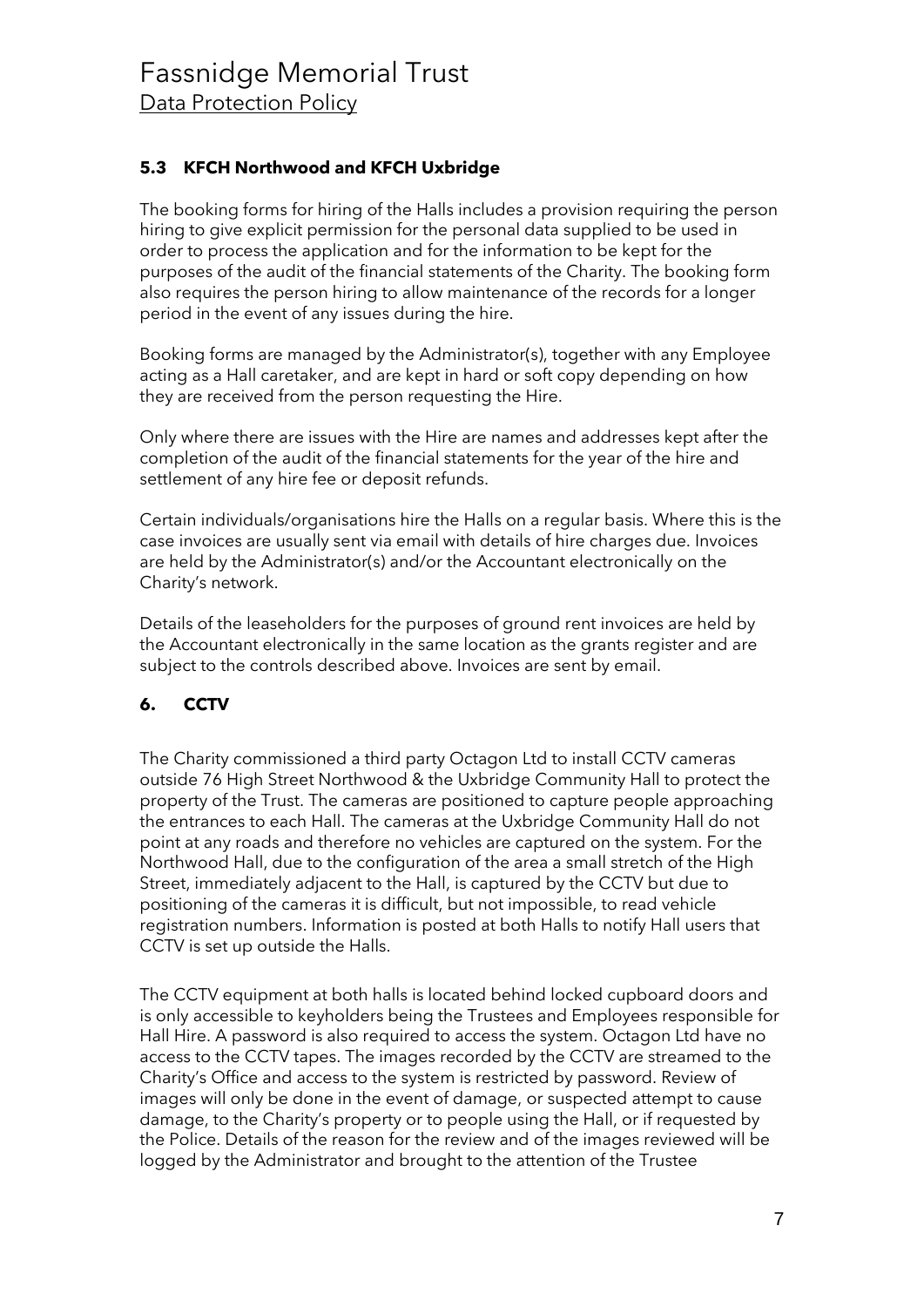# Fassnidge Memorial Trust

## Data Protection Policy

responsible and the Charity's DPO. Review of the CCTV will not be undertaken for any other reason. The tapes are overwritten once full and are not retained.

One of the Trustees is responsible for the operation of the CCTV.

#### <span id="page-7-0"></span>**7. Risks**

The DPO and the Trustees have assessed the risks of personal data leakage and consider the material risks to be as follows:

- 1) Leakage of personal data through theft of papers or computers;
- 2) Leakage of personal data through unauthorised access to emails;
- 3) Leakage of personal data through listening to conversations or meetings; and
- 4) Misuse of the CCTV equipment.

The DPO and the Trustees consider the mitigants against the material risks identified to be as follows:

- 1) Password protection of all files containing personal data with the password for files internal to the Charity. For personal data sent in password protected files to the Charity, the sending organisation will be responsible for setting and supplying a password;
- 2) The Charity endeavours to minimise the amount of printed personal data. However, to allow the Trustees to properly assess grant information, for maintenance of Hall booking records and for the Annual Audit some printed data is used. This will be kept as securely as possible and destroyed by shredding as soon as no longer required;
- 3) Printed data when transported to meetings and computer equipment may be subject to theft. Where computer equipment is stolen some protection is given by password protection of files. The Charity will take all possible steps to safeguard equipment and papers but some level of risk is deemed to be unavoidable;
- 4) Organisations sending applications to the Charity are assumed to be responsible for data protection for information sent until received and actioned by the Charity. Access by the Charity to email is password protected. There are no other steps that the DPO and the Trustees consider practical to protect email communication;
- 5) For Hall booking and invoicing purposes email communication is used and this will continue as the only practical method of organising bookings; and
- 6) CCTV is only accessible by password retained by the Trustees responsible and by the Administrator and tapes will only be reviewed as specified in section 6 above.

#### <span id="page-7-1"></span>**8. Reporting of data breaches**

The Trustees and their Advisors are individually responsible for reporting unauthorised access to personal data to the DPO. The DPO is then responsible for reporting the data breach to the ICO and for notifying the Trustees that such notification has been made. A log of any data breaches will be maintained by the Administrator(s).